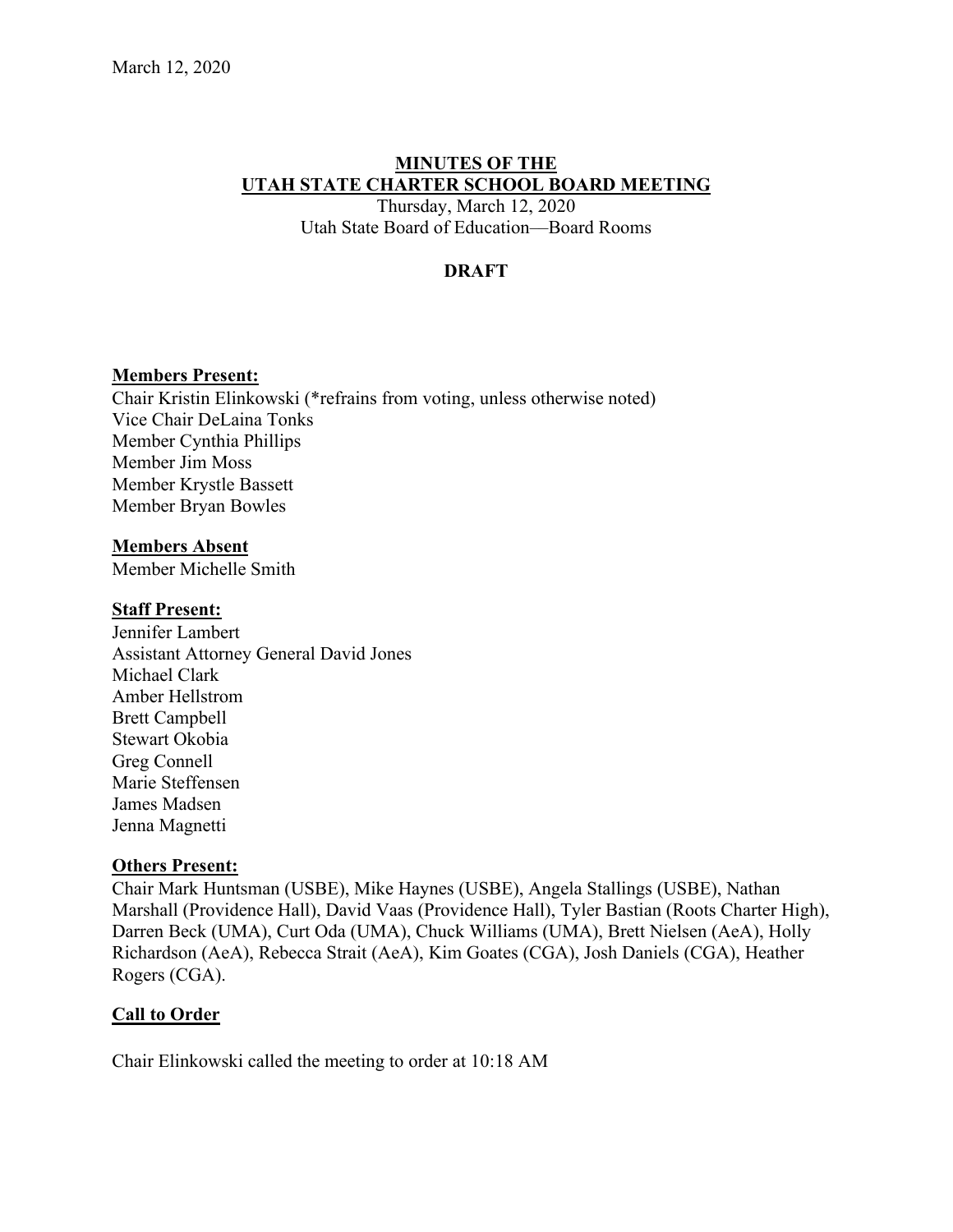March 12, 2020

### **Pledge of Allegiance**

A flag was present and the Pledge of Allegiance was made by those in attendance.

### **Board Chair Report**

Chair Elinkowski discussed a press conference about coronavirus, some districts closing, and graduations sign-ups.

### **Public Comment**

Nobody made public comment.

### **Consent Calendar**

*A) February 13. 2020 Minutes, B) Monthly Financial Report, C) Legacy Preparatory Academy Amendment, D) Merit Preparatory Academy "Exhibit A," E) Gateway Preparatory Academy "Exhibit A," F) Vista School Credit Enhancement Certification* 

### **Motion**

Member Bowles moved, and Member Moss seconded "to approve the consent calendar." The motion carried unanimously.

### **School Spotlight—School Grade**

*Providence Hall High School* 

Ms. Jennifer Lambert discussed Providence Hall High School being in the top quartile in the State for school grade, impressive growth, and performance in ELA and math.

Representatives of Providence Hall discussed its IB program and its 90% pass rate, scholarship money students receive, meeting diverse needs, multiple campuses, participation in the High School Activities Association, and creativity of teachers.

Chair Elinkowski presented representatives of Providence Hall with a certificate acknowledging their success, then representatives took a picture with SCSB members.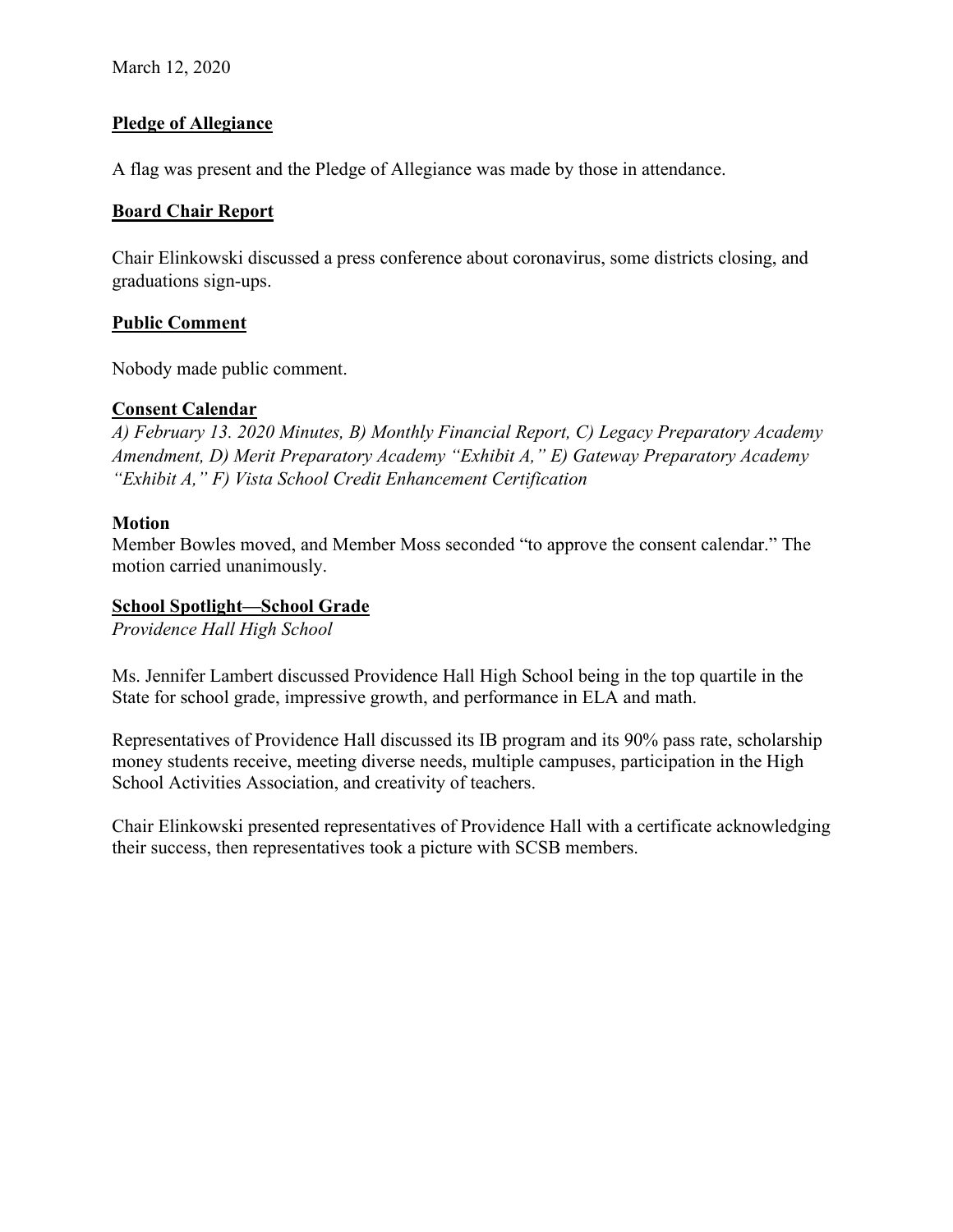# **Amendment/Waiver Request from 180 Days**

*Roots Charter High School*

Representatives of Roots Charter High School informed the SCSB that the school's board had decided to withdraw their application for their waiver after meeting with Turnaround specialists and will henceforth move forward in a way that accomplishes what they want to do but does not affect the 180 day rule.

### **Warning Status Update and Possible Action**

*Utah Military Academy*

Mr. Michael Clark discussed the timeline since the SCSB's February meeting, noting that progression has been made but not all terms have been met. New information has been received, but the status with the Warning letter remains the same with untested progress.

Process of hiring a director, progress on terms of Warning, receiving a 'flag' status from the ROTC program, receiving presidential medal from a conference they attended in Washington DC, being one of the first academy's to have a curriculum for the Space Force, board review of budget and procurement practices, having national speakers speak at the academy, commitment of board members, new grievance policy meeting item #9 of the Warning letter, reviewing bylaws, preservation of institutional knowledge, belief in mission of school, implementation of ongoing training, and projected budget of having 16 days cash on hand by June  $30<sup>th</sup>$  with current budget was presented by representatives of UMA.

Continuity of committed board members, process for transitioning of leadership positions, focusing on students, purpose of Warning for calling attention to areas where focus has not always been, importance of self-monitoring, and how school is getting to 30-days cash on hand by June 30<sup>th</sup> was discussed by SCSB members.

### **Motion**

Member Phillips moved, and Member Moss seconded "that we remove Utah Military Academy (UMA) from Warning and stipulate that UMA report to staff all developments and relevant information on any unmet or untested terms of the Warning letter until such a time as staff can report to the board that those issues have been satisfactorily resolved––and, I would also like to have as part of this motion—have a report from UMA in June; which I anticipate will be a fantastic, positive report." The motion carried unanimously.

### **Discussion to the Motion**

Belief that UMA is not checking boxes was discussed.

# **USBE Chair Hunstman**

Chair Huntsman discussed school closures due to coronavirus, Superintendent Dickson being on governor's task force, governor's press conference, State not being ready to close schools just yet though some districts have done independently, governor may close schools through health department, encouraging LEA's to communicate with health department, USBE will have a Rule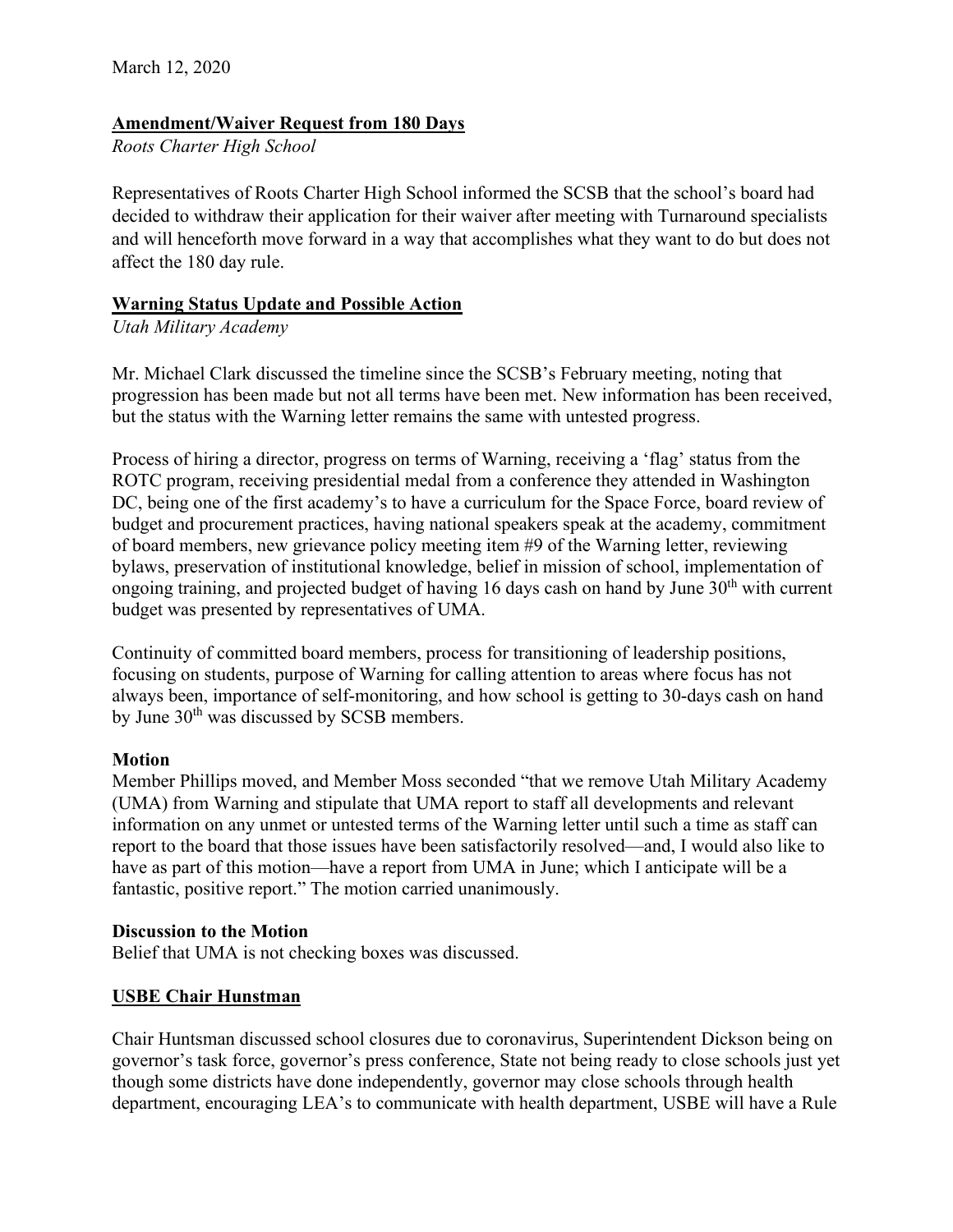that states if the health department closes a school the 180 day rule will be waived and funding will continue to those schools, and the future of electronic board meetings.

Technology allowing schools to go virtual, resources of individual LEAs, parents self-selecting out of attendance and asking curriculum to be delivered digitally was also discussed by the SCSB.

#### **Probation Status Update and Possible Action**

*Athenian eAcademy*

Vice Chair Tonks declared a conflict of interest since she is the director of Mountain Heights Academy, an online school, and Athenian eAcademy is an online school.

Mr. Michael Clark discussed Athenian eAcademy not meeting the terms of Probation but making progress, the school requesting the SCSB allow the school's new team time to address the terms, and staff supporting Athenian's request for a six-month extension to their Probation status.

Representatives of Athenian eAcademy discussed frequency of meetings, providing professional development training for staff, preparation of new board members, visiting school's campuses, learning and understanding the school's Charter Agreement, and the establishment of a STEM committee to better communicate status and progress to students.

Pleasure with engagement of new board members and changes to culture, retention and enrollment, and growth were discussed by the SCSB.

### **Motion**

Member Bassett moved, and Member Moss seconded, "that we approve Athenian eAcademy's request to extend their Probation by six months to allow the school more time to meet their terms of Probation." The motion carried unanimously.

# **Possible Action Under UCA 53G-5-501 for Noncompliance with Charter Agreement**

*Canyon Grove Academy*

Vice Chair Tonks reported a potential perceived conflict of interest with her being the director of Mountain Heights Academy, another online school.

Mr. Clark discussed the physical location being central in Canyon Grove Academy (CGA)'s Charter Agreement, operation of a non-approved blended program, timeline of communication with CGA and their unapproved amendment request, establishment of CGA merger committee with LAU and Williamsburg Learning, dismantling of physical operation of school, Notice of Concern letter, temporarily reinstating physical operation of school, possible actions, and staff's recommendation to place CGA on two-month Probation,

If CGA would need an amendment request or full application to have a Charter Agreement CGA could be in compliance with, confusion over approval to operate distance program, not needing facility, number of days students spend on campus, intent to submit amendment application in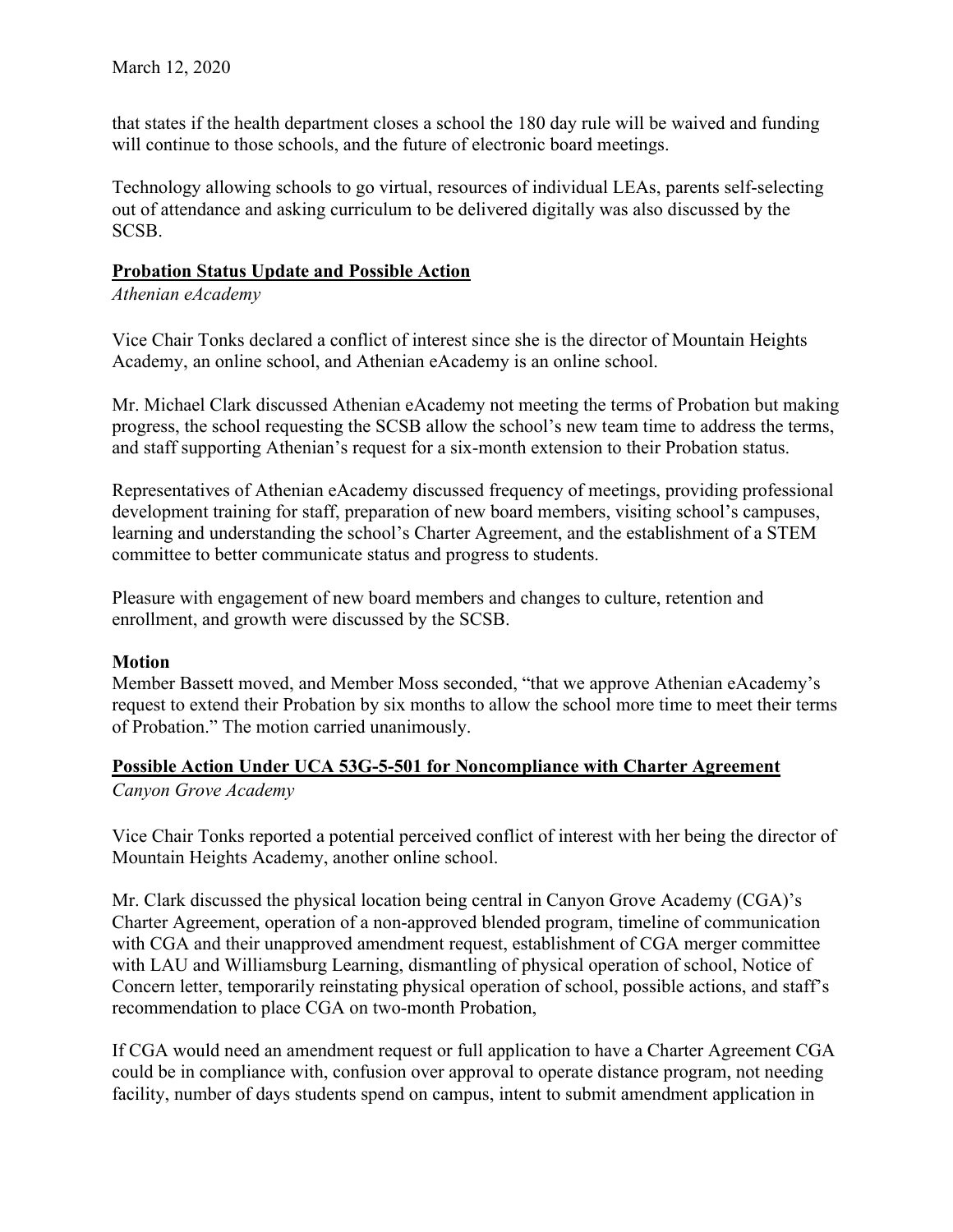the near future, anticipating remaining in current Alpine School District boundaries, whether CGA listed its building for sale, relationship between CGA board and SCSB, staff's history with school, and complaints from CGA community about the disbanding of physical location was discussed.

# **Motion**

Member Moss moved, and Member Bowles seconded, "to place Canyon Grove Academy on Probation for two months to allow the school time to come in compliance with their Charter Agreement and to submit the amendment that has been discussed." The motion carried unanimously.

# **Legislative Update**

The Executive Committee expressed appreciation for the Legislative Committee, and work of the Innovations Committee, staff, and the associations.

The Legislative Committee discussed collaboration process and consensus effort, success of bills, program accounting and ability to differentiate tracking of restricted and unrestricted funds, intervention tools, requesting documents for audit, ability to use VSIP in Turnaround if it works, ADSIP, school funds, and establishing productive relationships with legislators.

# **Reconsideration of Satellite/Replication Approvals**

Executive Director Lambert discussed how the SCSB's job of approving expansion requests interacts with the job USBE has, and a motion made at the last USBE meeting asking the SCSB to reconsider their motion approving the three most recent expansion requests. Executive Director Lambert discussed whether the minimum requirements and standards were met, then staff's analysis of the three expansion requests was presented.

### **Motion**

Member Bowles moved, and Vice Chair Tonks seconded, "after reconsideration of our process and the minimum requirements, we reaffirm our previous positions for the approvals for the Satellites or Replications for Ascent Academies, Freedom Preparatory Academy, and Wallace Stegner Academy." The motion carried unanimously.

### **Discussion to the Motion**

Enrollment of Freedom Preparatory Academy in proposed location, process of minimum requirements, current purview of USBE in approving expansion requests, and commending staff for allowing the board to conduct their affairs without administratively rejecting requests and instead providing the adequate information to the body and allowing the board to interview the schools was discussed.

# **Motion**

Vice Chair Tonks moved "to go into closed session for the purposes of discussing pending or reasonably imminent litigation." The motion carried unanimously with the following roll call: